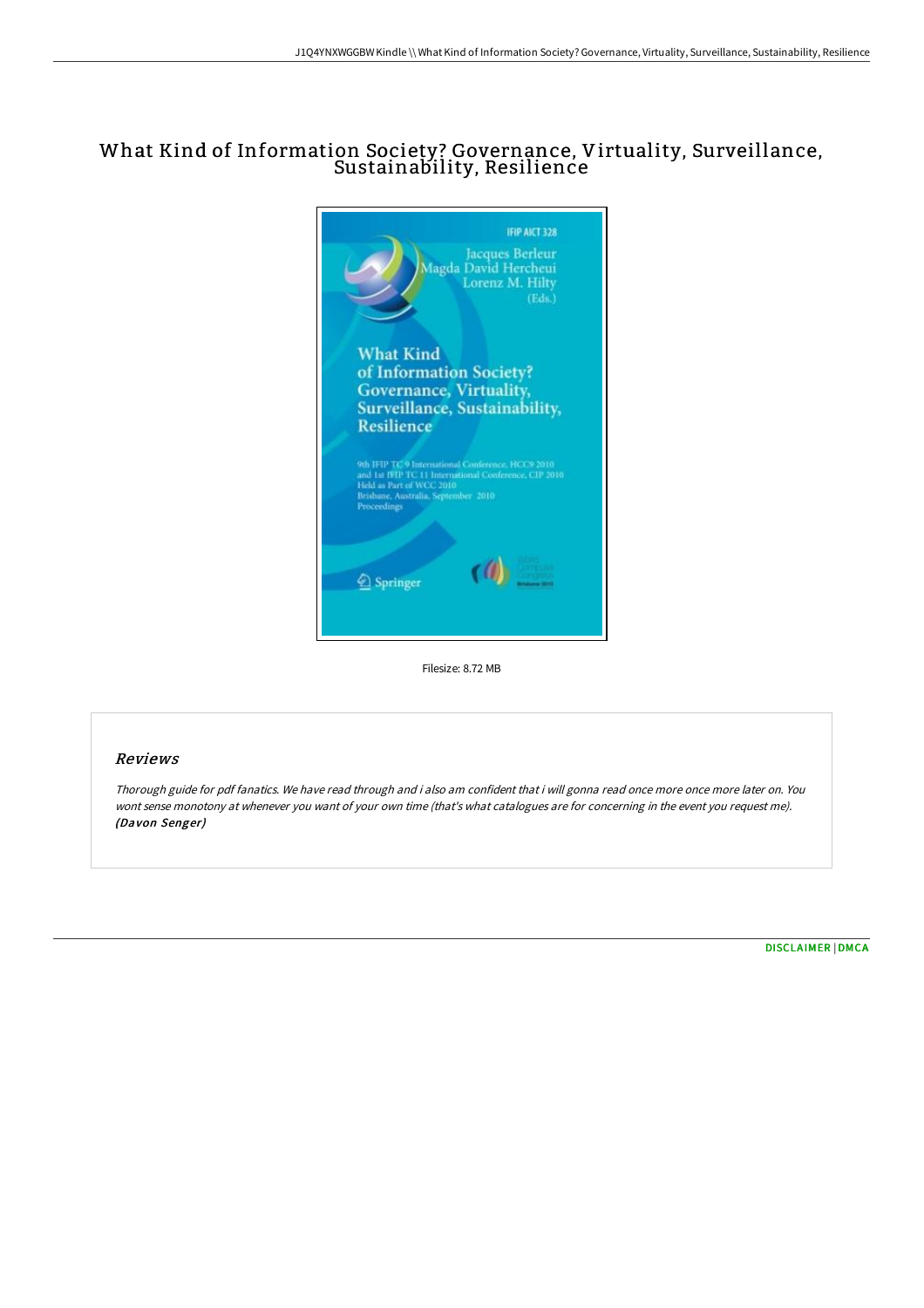## WHAT KIND OF INFORMATION SOCIETY? GOVERNANCE, VIRTUALITY, SURVEILLANCE, SUSTAINABILITY, RESILIENCE



To download What Kind of Information Society? Governance, Virtuality, Surveillance, Sustainability, Resilience PDF, please refer to the link listed below and download the ebook or have accessibility to additional information which might be in conjuction with WHAT KIND OF INFORMATION SOCIETY? GOVERNANCE, VIRTUALITY, SURVEILLANCE, SUSTAINABILITY, RESILIENCE book.

Springer-Verlag Gmbh Aug 2010, 2010. Buch. Condition: Neu. Neuware - The present book contains the proceedings of two conferences held at the World Computer Congress 2010 in Brisbane, Australia (September 20-23) organised by the International Federation for Information Processing (IFIP). In the first part, the reader can find the proceedings of the 9th Human Choice and Computers International C- ference (HCC9) organised by the IFIP Technical Committee TC9 on the Relationship Between ICT and Society. The HCC9 part is subdivided into four tracks: Ethics and ICT Governance, Virtual Technologies and Social Shaping, Surveillance and Privacy, and ICT and Sustainable Development. The second part consists of papers given at the Critical Information Infrastructure Protection Conference (CIP) organized by the IFIP Technical Committee TC11 on Security and Privacy Protection in Information Processing Systems. The two parts of the book are introduced by the respective Conference Chairs. Chapter 1 introduces HCC9, providing a short summary of the HCC conference series, which started in 1974, and explaining the overview of HCC9, detailing the rationale behind each of the tracks in this conference. The details related to the papers of each track are discussed by the Track Chairs in the respective introductions to the specific tracks of HCC9 (Chaps. 2, 10, 16 and 22). Finally, Chap. 22 introduces the CIP part. 398 pp. Englisch.

Read What Kind of Information Society? Governance, Virtuality, Sur veillance, [Sustainability,](http://albedo.media/what-kind-of-information-society-governance-virt.html) Resilience Online  $\overline{\rm \bf PDF}$ Download PDF What Kind of Information Society? Governance, Virtuality, Surveillance, [Sustainability,](http://albedo.media/what-kind-of-information-society-governance-virt.html) Resilience